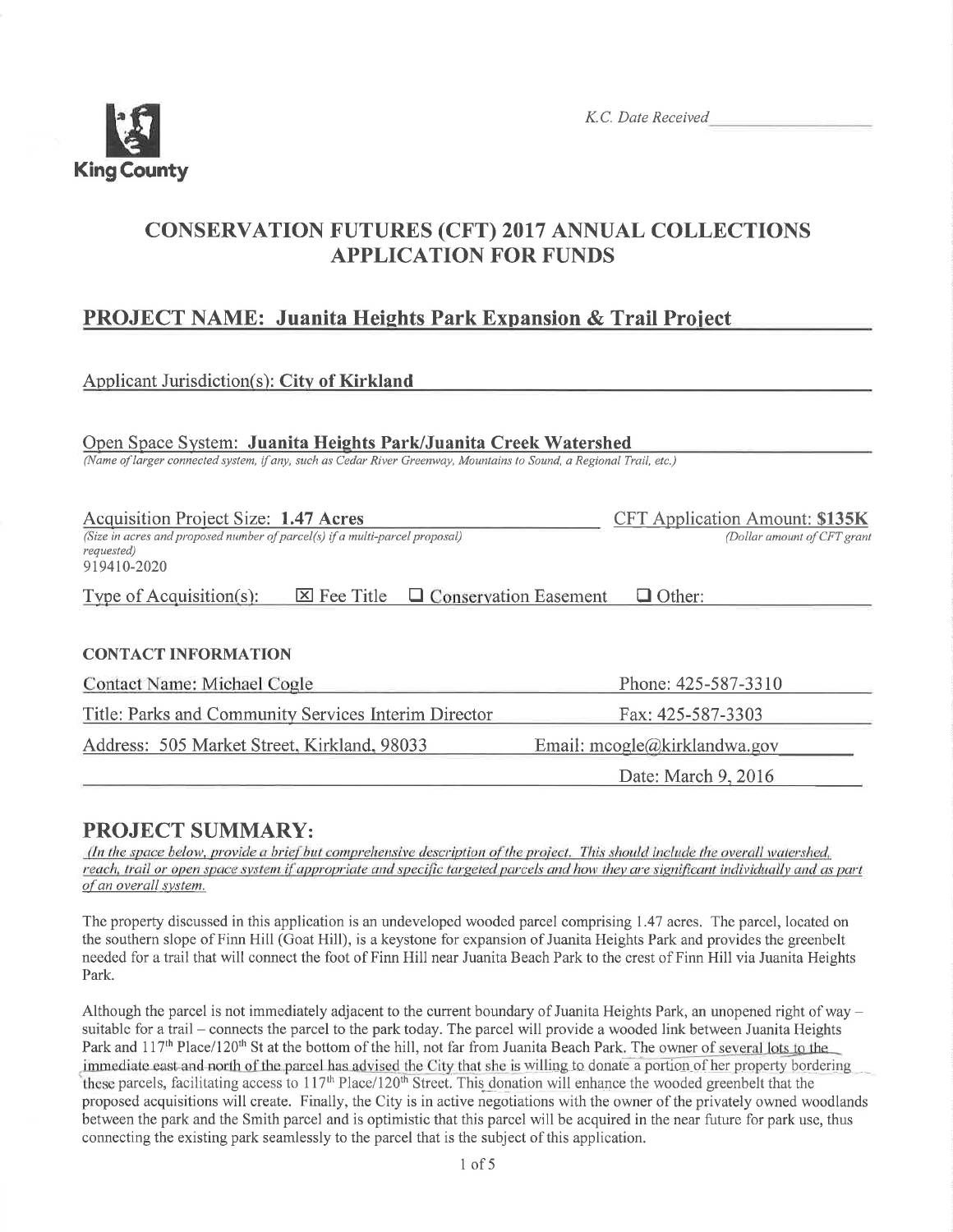Preservation of the woodlands on this parcel, which is steeply sloped, will minimize landslide and erosion risks, and will contribute to the ecological health Juanita Creek, which runs along the base of Finn Hill.

The purchase of the parcel and its preservation as open space conforms to the City's Comprehensive Park, Open Space and Recreation Plan Policy 1.72 to preserve opportunities for people to observe and enjoy wildlife and wildlife habitat. It will also support the City's Comprehensive Plan Goal NE- l, to protect natural systems and features from the potentially negative impacts such as land development. The open space is within Juanita Creek Watershed and the acquisition also supports WRIA 8 strategies of protecting and restoring natural processes and the habitats that they form which are necessary for the recovery and conservation of Chinook salmon. Finally, the acquisition promotes the City's goal of enhancing pedestrian connectivity within neighborhoods and also connecting neighborhoods via trail systems to the Cross-Kirkland Corridor.

#### 1. OPEN SPACE RESOURCES

Please review the attached evaluation criteria. For the **proposed acquisition parcel(s)**, please mark those criteria that apply and thoroughly, yet succinctly, describe in the space below how the proposed acquisition satisfies each marked criteria. Please clearly describe how these criteria might be met at a landscape level, and how they apply to individual parcels. If restoration is part of the plan, please briefly describe the current condition and the hoped for restored condition that is the goal of the acquisition.

- $\boxtimes$  A. Wildlife habitat or rare plant reserve
- EB. Salmon habitat and aquatic resources
- El C. Scenic resources
- $\Box$  D. Community separator
- $\Box$  E. Historic/cultural resources
- $\boxtimes$  F. Urban passive-use natural area/greenbelt
- $\boxtimes$  G. Park/open space or natural corridor addition
- $\boxtimes$  H. Passive recreation opportunity/unmet needs

The subject parcel is connected to Juanita Heights Park via an easement and is located within the Juanita Creek Watershed. The watershed encompasses an area of approximately 4224 acres. The basin flows south to Lake Washington. Rapid land use changes over the past 20 years have drastically changed the landscape surrounding Juanita Creek and the area is now considered "highly developed." This development and associated impervious surfaces (covering almost half the watershed) have affected the ecological health of the creek and the surrounding land. Protecting forested areas within the watershed provide valuable "natural infrastructure" to manage storm water.

This open space is bordered by single family subdivisions. The parcel, which can be accessed via an easement connecting it to Juanita Heights Park, will expand the Juanita Heights Park users' recreation experience of nature by walking among a healthy canopy of second growth Douglas fir Big Leaf maples, Western Red Cedar and other common natives such as vine maple, Oregon grape, salmonberry, Red Elderberry, Bracken Fern, Swamp gooseberry and Skunk cabbage. Examples of wildlife observed by neighbors include deer, coyote, hawks, frogs, pileated woodpecker and the bald eagle. As noted above, the parcel will also provide an essential link for a trail extending from the foot of Finn Hill to Juanita Heights Park and the crest of Finn Hill.

#### 2. ADDITIONAL FACTORS

For the **proposed acquisition parcel(s)**, please mark all criteria that apply and thoroughly, yet succinctly, describe in the space below how the proposed acquisition satisfies each marked criteria.

- $\boxtimes$  A. Educational/interpretive opportunity
- $\boxtimes$  B. Threat of loss of open space resources
- $\boxtimes$  C. Ownership complexity/willing seller(s)/ownership interest proposed
- $\boxtimes$  D. Partnerships Describe any public or private partnerships that will enhance this project
- $\boxtimes$  E. Is the property identified in an adopted park, open space, comprehensive, or community plan?
- $\Box$  F. Transferable Development Credits (TDC) participation

The City has a very successful volunteer natural areas restoration program called the Green Kirkland Partnership. The partnership involves volunteers, staff and community, all sharing in the goal to restore Kirkland's forests into healthy sustainable lands. The Green Kirkland Partnership has to date 25 volunteer Park Stewards. The Stewards work with community groups, individuals and schools by leading restoration events. Stewards provide education and demonstration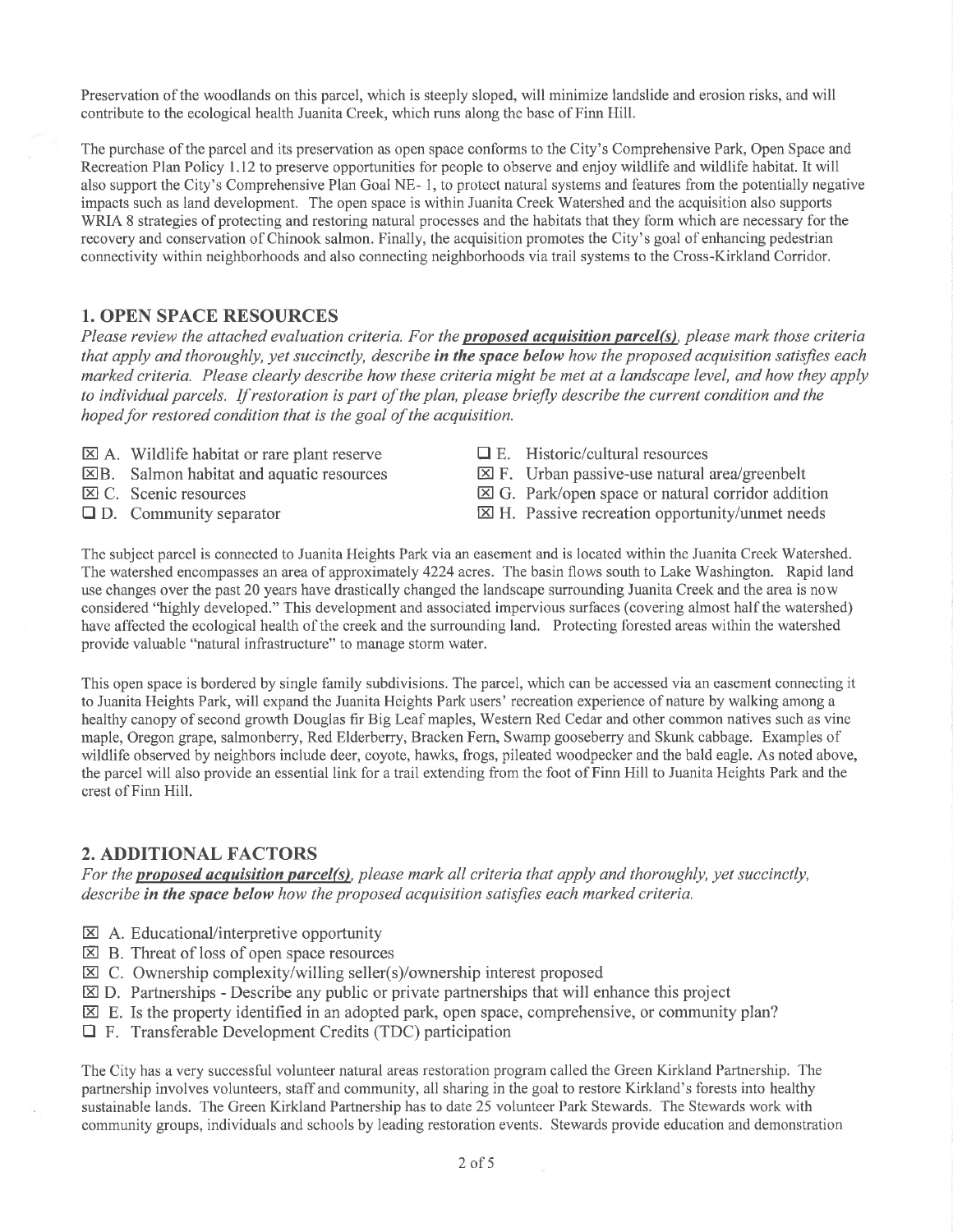activities of best management practices in removing invasive plants and planting native plants to ensure ongoing legacy of these urban forested lands.

Juanita Heights Park's Park Steward began in 2012 and will assume responsibility for monitoring the health of the woods and vegetation on the Smith parcel, The Steward has, in addition to leading on-going restoration events in the park, developed and maintains a website: http://juanitaheightspark.com/habitat-quality-and-present-state/. The site provides a wealth of information of the native plant life in this open space, history of the park and restoration work occurring in the park.

In addition, purchase of the open space conforms to the City's Comprehensive Park, Open Space and Recreation Plan Policy ll2 to preserve opportunities for people to observe and enjoy wildlife and wildlife habitat. It will also support the City's Comprehensive Plan Goal NE- l, to protect natural systems and features from the potentially negative impacts such as land development.

## 3. STEWARDSHIP AND MAINTENANCE

How will the property be stewarded and maintained? Does the property lend itself to volunteer stewardship opportunities? How will ongoing stewardship and maintenance efforts be funded?

The proposed acquisition of 1.47 acres will be added to the City's Juanita Heights Park (approximately 6 acres), expanding the total park land to approximately 8 acres. In addition, the City anticipates acquisition of a separate 4-acre parcel (not part of this application) bringing the total park land to over 12 acres.

The increase to the existing maintenance responsibilities at Juanita Heights Park will minimally impact the current park maintenance stafhng levels. In addition, the voters passed a park maintenance levy in20l2. The levy restores maintenance level (staffing and supplies) of Kirkland's park system, which had experienced significant budget cuts over the last 4 years. Because of the levy, the City has been able to hire additional positions in park maintenance.

The City has also a proven track record of working with volunteers to remove invasive plants such as English Ivy and Himalayan Blackberry. For example, last year nearly 10,000 volunteer hours were logged in urban forest restoration projects.

Also, a new 20-Year Forest and Natural Areas Restoration Plan to support our Green Kirkland Partnership project was adopted by the Kirkland City Council in November of 2015. The City has currently 8 parks in restoration, and 25 volunteer Park Stewards. (The Park Levy also provided permanent funding for 3 fulltime staff positions to manage and implement the program).

## 4. PROJECT BUDGET

| $\Box$ TOTAL CFT APPLICATION AMOUNT <sup>a</sup> | CFT: \$135,000 |
|--------------------------------------------------|----------------|
| 2) TOTAL PEL APPLICATION AMOUNT <sup>b</sup>     | PEL:           |

<sup>a</sup>Allowable CFT acquisition costs (Ordinance 14714): The disbursement of funds shall be made only for capital project expenditures that include costs of acquiring real property, including interests in real property, and the following costs: the cost of related relocation of eligible occupants, cost of appraisal, cost of appraisal review, costs of title insurance, closing costs, pro rata real estate taxes, recording fees, compensating tax, hazardous waste substances reports, directly related staff costs and related legal and administrative costs, but shall not include the cost of preparing applications for conservation<br>futures funds.

 ${}^{\text{b}}$ King County projects only, if applicable.

#### Estimation of property value:

Property values estimations are based on 2015 assessed values and current market information concerning the likely value of the relevant parcels in terms of development potential.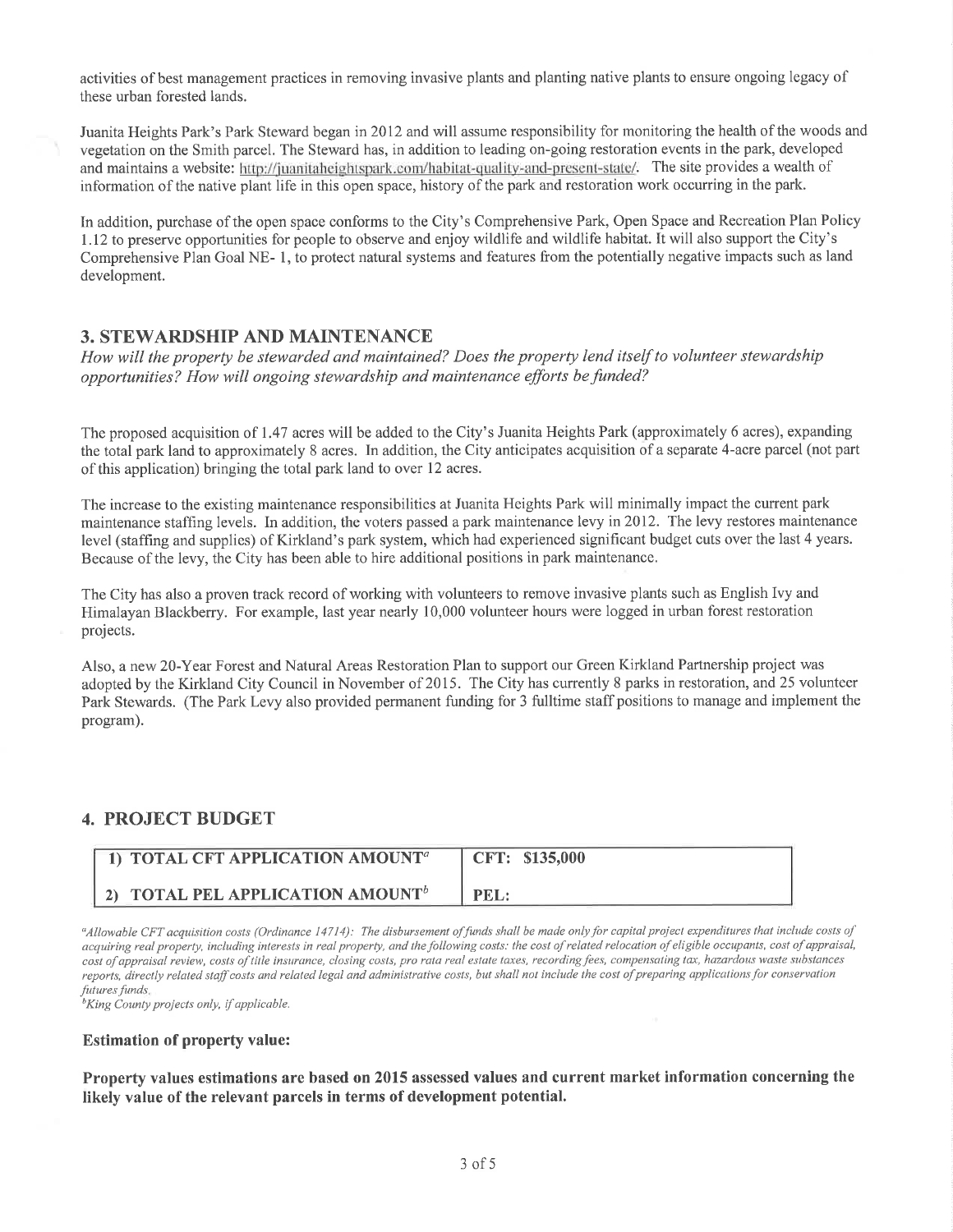| <b>PROJECT COSTS</b>                                   | <b>ESTIMATED DOLLAR AMOUNT OR RANGE</b> |  |
|--------------------------------------------------------|-----------------------------------------|--|
| Total property interest value                          | \$250,000                               |  |
|                                                        | \$5,000 Appraisal                       |  |
| Title and appraisal work                               | <b>Title Reports</b>                    |  |
| Closing, fees, taxes                                   | \$15,000                                |  |
| Relocation                                             | U                                       |  |
| Hazardous waste reports                                |                                         |  |
| Directly related staff, administration and legal costs | $\mathbf{0}$                            |  |
| <b>Total Project Costs (CFT and other funds)</b>       | \$270,000.                              |  |

| <b>MATCHING FUNDS: Existing Sources</b><br>(CFT can only provide a maximum of 50% of anticipated<br>project costs) | <b>DATE</b><br>(Expended or Committed) | <b>DOLLAR AMOUNT</b><br>(Expended or Committed) |
|--------------------------------------------------------------------------------------------------------------------|----------------------------------------|-------------------------------------------------|
| Kirkland Parks CIP Grant Match Program<br>Acquisition Fund - 2012 Kirkland Parks Levy                              | 2017<br>2017                           | \$100,000<br>\$25,000                           |
| Finn Hill Neighborhood Alliance<br>Contribution                                                                    | 2017                                   | \$10,000                                        |
| <b>Total CFT Funds Previously Received</b><br><b>This Project</b>                                                  |                                        | $\theta$                                        |
| <b>Total Matching Funds and Past CFT Funds</b><br><b>Currently Identified</b>                                      | 2015                                   | \$135,000                                       |
| <b>Unidentified Remaining Match Need</b>                                                                           |                                        |                                                 |

Unidentified remaining match need: What funds are anticipated and what is the time frame? N/A Please briefly discuss how the unidentified remaining match need above will be met.

## 5. IN\_KIND CONTRIBUTIONS FROM PARTNERSHIPS:

| <b>Brief Activity Description</b>                                                                                             | <b>Dollar Value of</b><br>In-kind<br><b>Contribution</b> | <b>Status</b><br>(Completed or Proposed) | <b>Activity Date Range</b><br>(Completion Date or Proposed<br>Completion Date) |
|-------------------------------------------------------------------------------------------------------------------------------|----------------------------------------------------------|------------------------------------------|--------------------------------------------------------------------------------|
| Assistance in contacting property<br>owners, procuring appraisals,<br>negotiating purchase prices and<br>closing transactions | \$10,000                                                 | In process                               | 2016-2017                                                                      |
|                                                                                                                               |                                                          |                                          |                                                                                |
|                                                                                                                               |                                                          |                                          |                                                                                |
| <b>TOTAL</b>                                                                                                                  | \$10,000                                                 |                                          |                                                                                |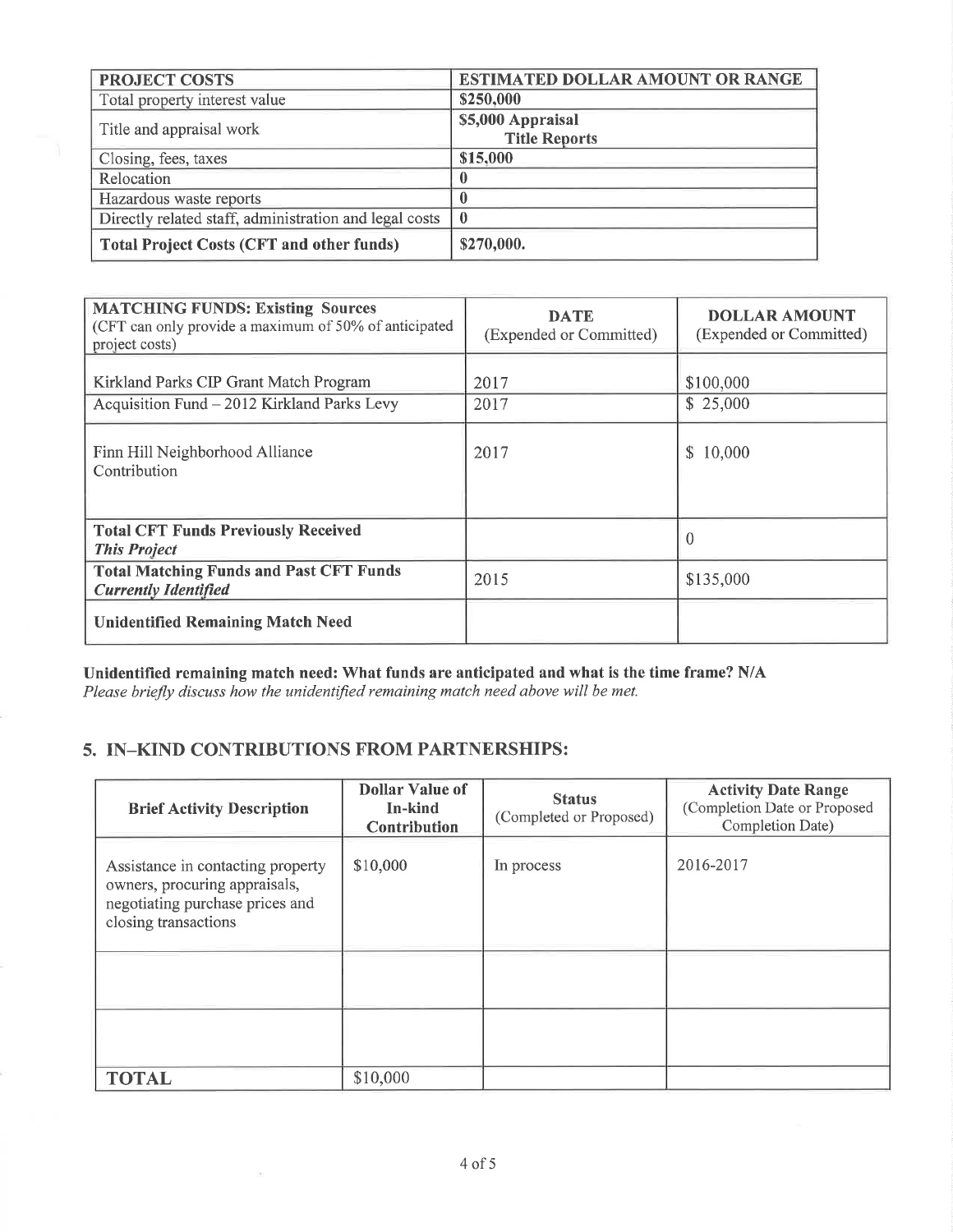## 6. ATTACHED MAPS (*Iwo maps are now required: 1) site map and 2) general location map; you* may also include one øddítional map, aeríal photo or site photo)

 $8\frac{1}{2}$  x 11" maps are preferred, but 11 x 17" is acceptable if folded and hole-punched for insertion into a three-ring binder. Site Map that shows the following:

- Each parcel proposed for acquisition in yellow or distinct shading and an indication of any parcel proposed for less than fee simple acquisition, such as a conservation easement;
- Location of any proposed development to the site such as parking, trails or other facilities;
- Location of any proposed site restoration;
- Existing adjacent public (local, state or federal) parks or open spaces labeled and shown in dark green or distinct shading.

#### Location Map that shows the following:

- Other permanently protected open spaces (private, non profit, institutional, etc.) shown in light green or distinct shading;
- o Major water courses such as creeks, rivers, lakes or wetlands;
- Major roads, arterial roads or regional trails.
- Map scale: This map should show approximately a ten-mile radius around the proposed acquisition(s).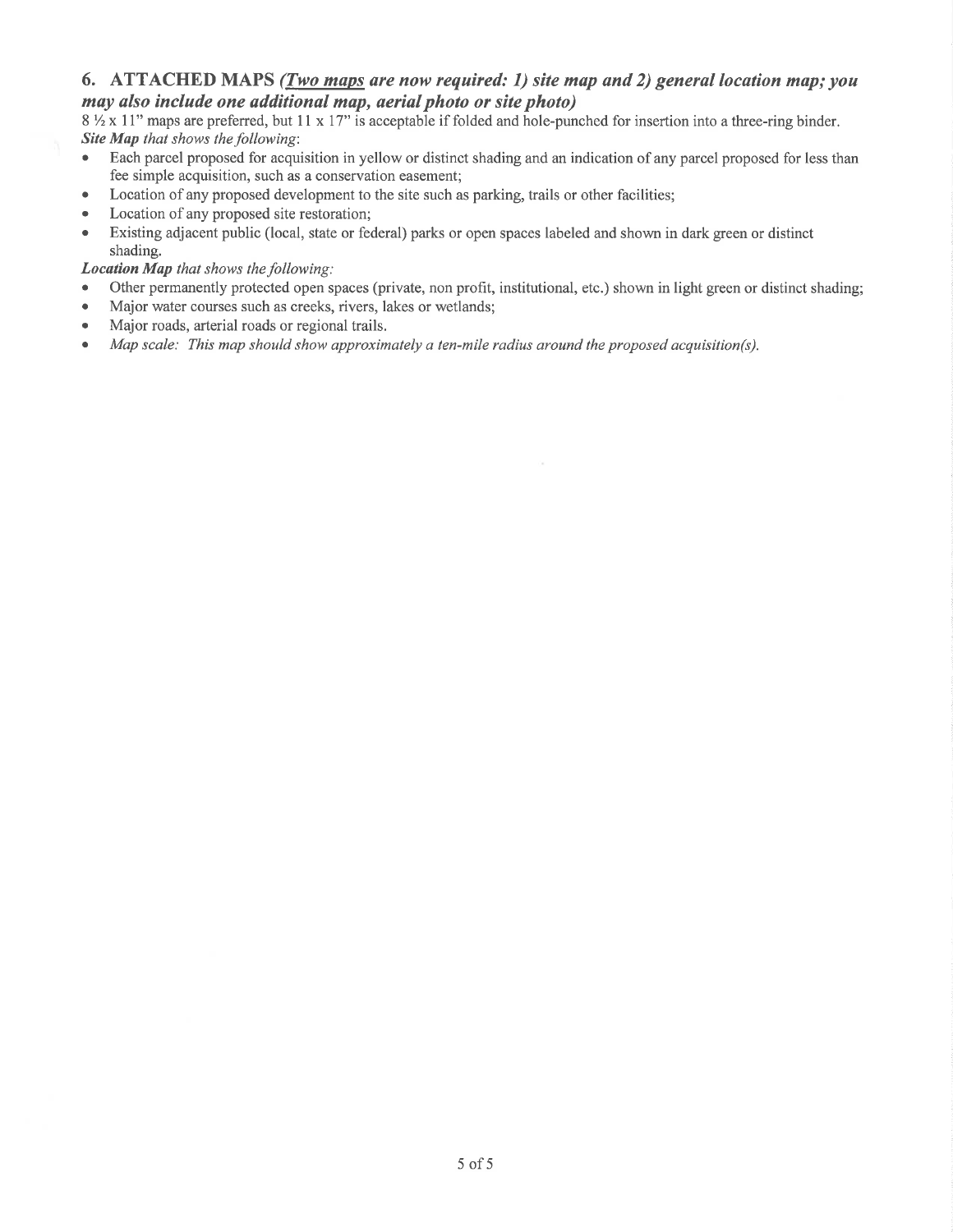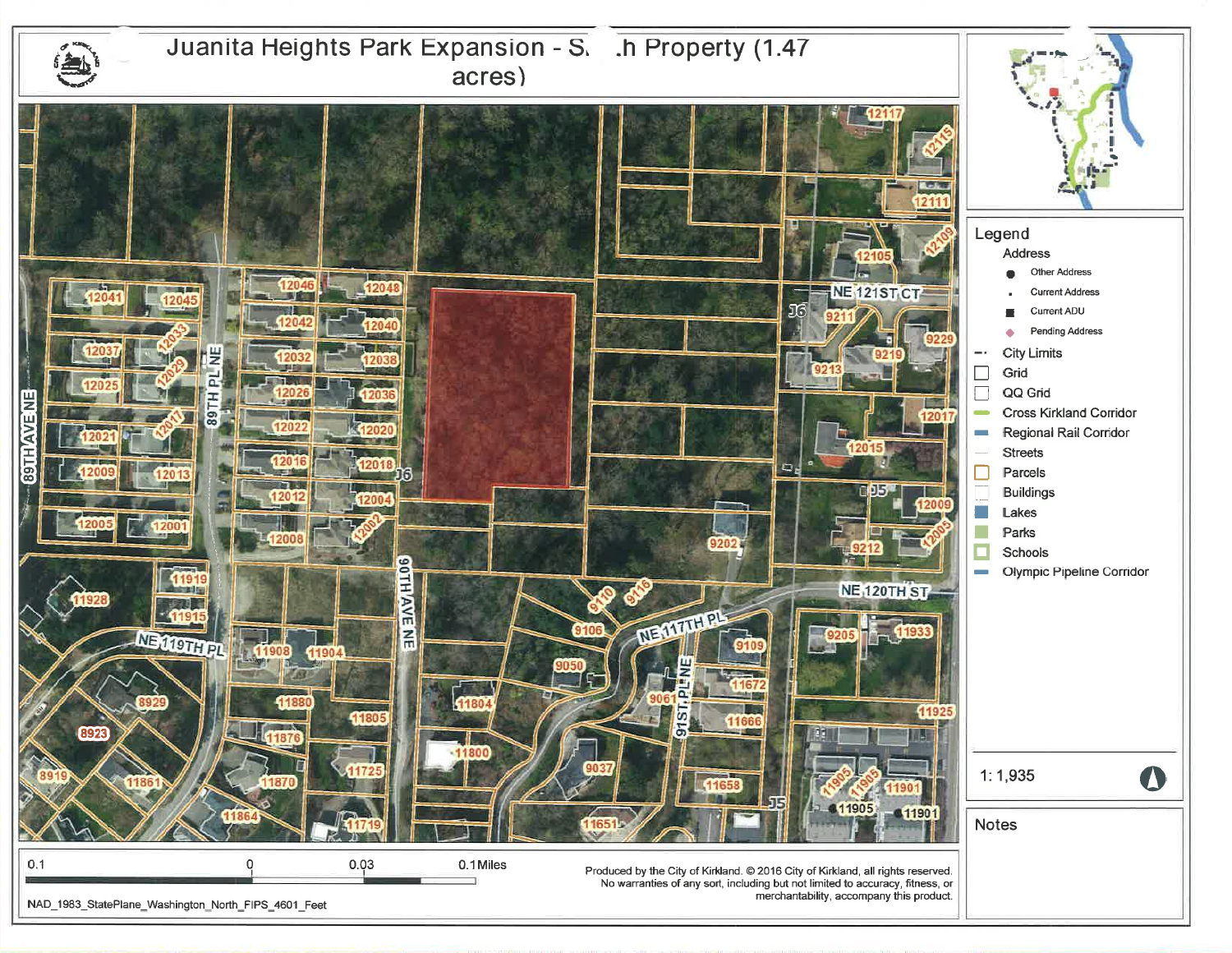Juanita Heights Park Expansion and Trail Project - City of Kirkland CFT 2017 Application for Funds



eights, ParkTrailEdangon2 mxd

Produced by the City of Kiniang. @ 2015, the City of Kiniand, all rights reserved. No warranties of any soil, including but not limited to accuracy